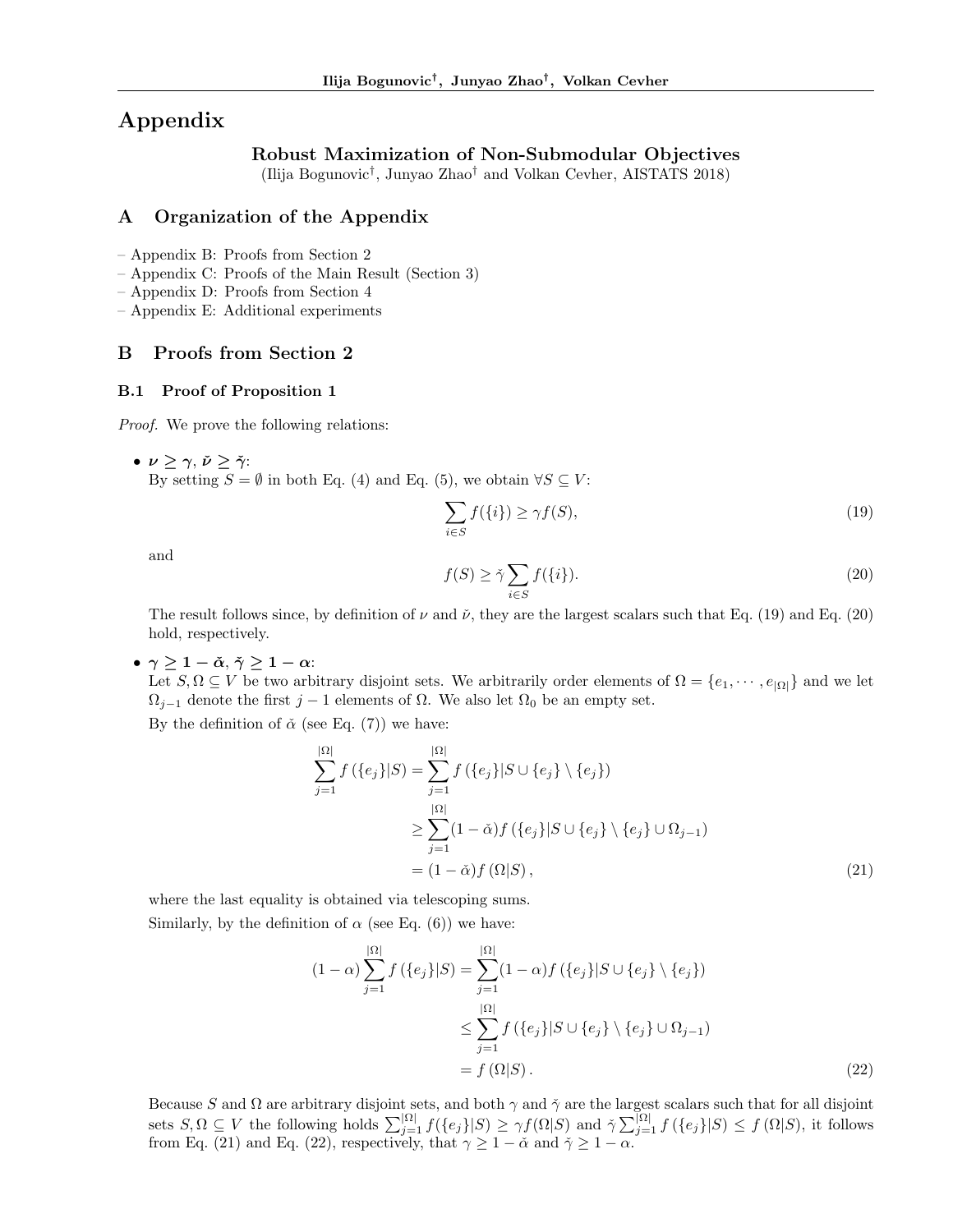#### B.2 Proof of Remark 1

*Proof.* Consider any set  $S \subseteq V$ , and *A* and *B* such that  $A \cup B = S$ ,  $A \cap B = \emptyset$ . We have

$$
\frac{f(A)+f(B)}{f(S)} \ge \frac{\check{\nu}\sum_{i\in A}f(\{i\})+\check{\nu}\sum_{i\in B}f(\{i\})}{f(S)} = \frac{\check{\nu}\sum_{i\in S}f(\{i\})}{f(S)} \ge \nu\check{\nu},
$$

where the first and second inequality follow by the definition of  $\nu$  and  $\check{\nu}$  (Eq. (8) and Eq. (9)), respectively. By the definition (see Eq. (10)),  $\theta$  is the largest scalar such that  $f(A) + f(B) \geq \theta f(S)$  holds, hence, it follows  $\theta > \nu \nu$ .  $\theta \geq \nu \check{\nu}$ .

# C Proofs of the Main Result (Section 3)

## C.1 Proof of Lemma 2

We reproduce the proof from [2] for the sake of completeness.

*Proof.*

$$
f(S \setminus E_S^*) = f(S) - f(S) + f(S \setminus E_S^*)
$$
  
=  $f(S_0 \cup S_1) + f(S \setminus E_0) - f(S \setminus E_0) - f(S) + f(S \setminus E_S^*)$   
=  $f(S_1) + f(S_0 | S_1) + f(S \setminus E_0) - f(S) - f(S \setminus E_0) + f(S \setminus E_S^*)$   
=  $f(S_1) + f(S_0 | (S \setminus S_0)) + f(S \setminus E_0) - f(E_0 \cup (S \setminus E_0)) - f(S \setminus E_0) + f(S \setminus E_S^*)$   
=  $f(S_1) + f(S_0 | (S \setminus S_0)) - f(E_0 | (S \setminus E_0)) - f(S \setminus E_0) + f(S \setminus E_S^*)$   
=  $f(S_1) + f(S_0 | (S \setminus S_0)) - f(E_0 | (S \setminus E_0)) - f(E_1 \cup (S \setminus E_S^*)) + f(S \setminus E_S^*)$   
=  $f(S_1) + f(S_0 | (S \setminus S_0)) - f(E_0 | (S \setminus E_0)) - f(E_1 | S \setminus E_S^*)$   
=  $f(S_1) - f(E_1 | S \setminus E_S^*) + f(S_0 | (S \setminus S_0)) - f(E_0 | (S \setminus E_0))$   
 $\geq (1 - \mu) f(S_1),$  (23)

where we used  $S = S_0 \cup S_1$ ,  $E_S^* = E_0 \cup E_1$ , and (23) follows from monotonicity, i.e.,  $f(S_0 | (S \setminus S_0)) - f(E_0 | (S \setminus S_1))$  $E_0$ ))  $\geq 0$  (due to  $E_0 \subseteq S_0$  and  $S \setminus S_0 \subseteq S \setminus E_0$ ), along with the definition of  $\mu$ .

## C.2 Proof of Lemma 3

*Proof.* We start by defining  $S'_0 := \text{OPT}_{(k-\tau,V \setminus E_0)} \cap (S_0 \setminus E_0)$  and  $X := \text{OPT}_{(k-\tau,V \setminus E_0)} \setminus S'_0$ .

$$
f(S_0 \setminus E_0) + f(\text{OPT}_{(k-\tau,V \setminus S_0)}) \ge f(S'_0) + f(X)
$$
\n(24)

$$
\geq \theta f(\text{OPT}_{(k-\tau,V\setminus E_0)})\tag{25}
$$

$$
\geq \theta f(\text{OPT}_{(k-\tau,V\setminus E^*_S)}),\tag{26}
$$

where (24) follows from monotonicity as  $S_0' \subseteq (S_0 \setminus E_0)$  and  $(V \setminus S_0) \subseteq (V \setminus E_0)$ . Eq. (25) follows from the fact that  $OPT_{(k-\tau,V\setminus E_0)} = S_0' \cup X$  and the bipartite subadditive property (10). The final equation follows from the definition of the optimal solution and the fact that  $E_S^* = E_0 \cup E_1$ .

By rearranging and noting that  $f(S \setminus E_S^*) \ge f(S_0 \setminus E_0)$  due to  $(S_0 \setminus E_0) \subseteq (S \setminus E_S^*)$  and monotonicity, we obtain

$$
f(S \setminus E_S^*) \ge \theta f(\text{OPT}_{(k-\tau,V \setminus E_S^*)}) - f(\text{OPT}_{(k-\tau,V \setminus S_0)}).
$$

 $\Box$ 

#### C.3 Proof of Theorem 1

Before proving the theorem we outline the following auxiliary lemma: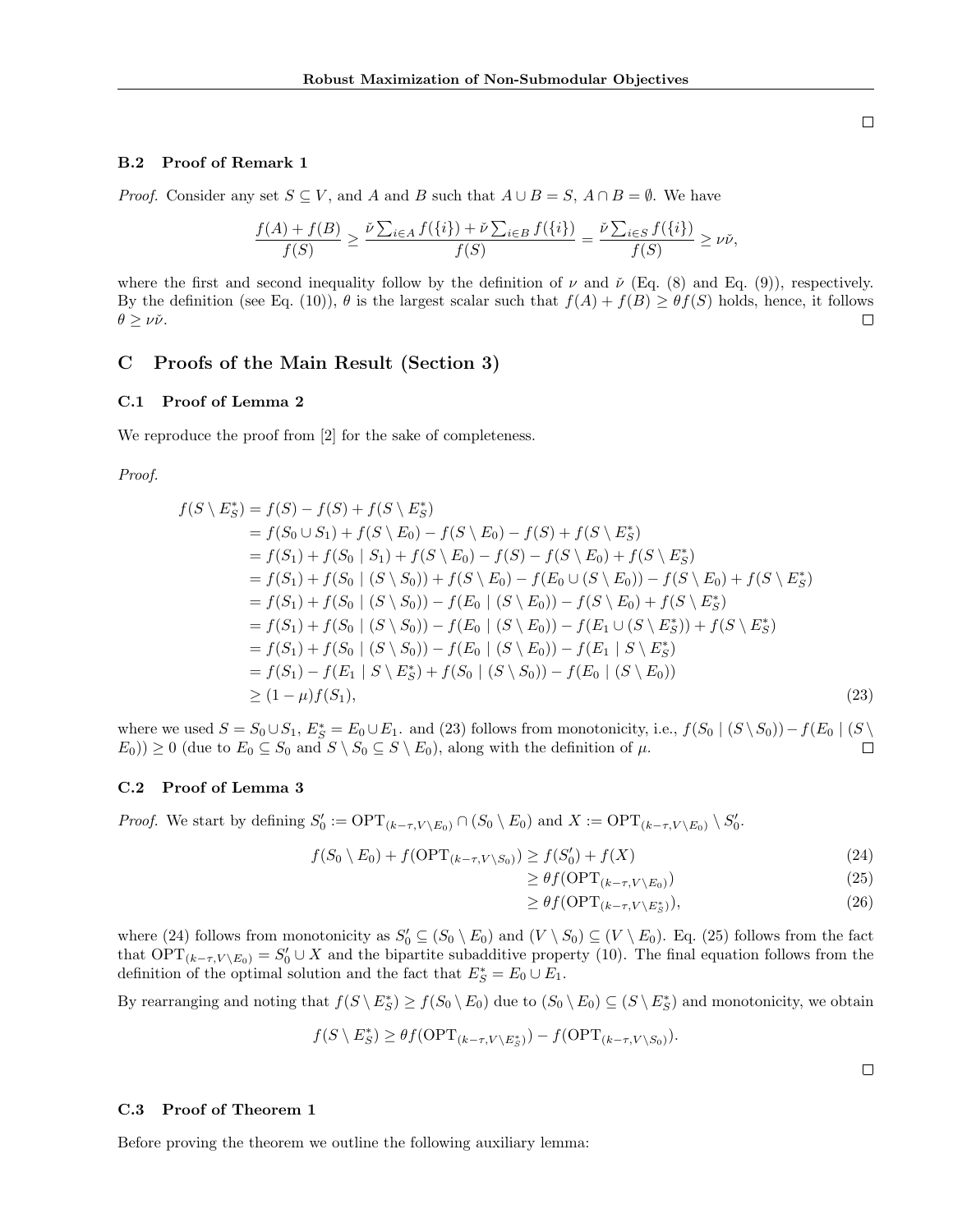**Lemma 5** (Lemma D.2 in [2]). *For any set function f, sets*  $A, B$ *, and constant*  $\alpha > 0$ *, we have* 

$$
\max\{\alpha f(A), \beta f(B) - f(A)\} \ge \left(\frac{\alpha}{1+\alpha}\right) \beta f(B). \tag{27}
$$

Next, we prove the main theorem.

*Proof.* First we note that  $\beta$  should be chosen such that the following condition holds  $|S_0| = |\beta \tau| \leq k$ . When  $\tau = [ck]$  for  $c \in (0, 1)$  and  $k \to \infty$  the condition  $\beta < \frac{1}{c}$  suffices.

We consider two cases, when  $\mu = 0$  and  $\mu \neq 0$ . When  $\mu = 0$ , from Lemma 2 we have

$$
f(S \setminus E_S^*) \ge f(S_1) \tag{28}
$$

On the other hand, when  $\mu \neq 0$ , by Lemma 2 and 4 we have

$$
f(S \setminus E_S^*) \ge \max\{(1-\mu)f(S_1), (\beta-1)\check{\nu}(1-\check{\alpha})\mu f(S_1)\}\
$$
  

$$
\ge \frac{(\beta-1)\check{\nu}(1-\check{\alpha})}{1+(\beta-1)\check{\nu}(1-\check{\alpha})}f(S_1).
$$
 (29)

By denoting  $P := \frac{(\beta-1)\tilde{\nu}(1-\tilde{\alpha})}{1+(\beta-1)\tilde{\nu}(1-\tilde{\alpha})}$  we observe that  $P \in [0,1)$  once  $\beta \ge 1$ . Hence, by setting  $\beta \ge 1$  and taking the minimum between two bounds in Eq. (29) and Eq. (28) we conclude that Eq. (29) holds for any  $\mu \in [0, 1]$ .

By combining Eq. (29) with Lemma 1 we obtain

$$
f(S \setminus E_S^*) \ge P\left(1 - e^{-\gamma \frac{k - \lceil \beta \tau \rceil}{k - \tau}}\right) f(\text{OPT}_{(k - \tau, V \setminus S_0)}).
$$
\n(30)

By further combining this with Lemma 3 we have

$$
f(S \setminus E_S^*) \ge \max\{\theta f(\text{OPT}_{(k-\tau,V \setminus E_S^*)}) - f(\text{OPT}_{(k-\tau,V \setminus S_0)}), P\left(1 - e^{-\gamma \frac{k - \lceil \beta \tau \rceil}{k-\tau}}\right) f(\text{OPT}_{(k-\tau,V \setminus S_0)})\}
$$
  

$$
\ge \theta \frac{P\left(1 - e^{-\gamma \frac{k - \lceil \beta \tau \rceil}{k-\tau}}\right)}{1 + P\left(1 - e^{-\gamma \frac{k - \lceil \beta \tau \rceil}{k-\tau}}\right)} f(\text{OPT}_{(k-\tau,V \setminus E_S^*)})
$$
(31)

where the second inequality follows from Lemma 5. By plugging in  $\tau = [ck]$  we further obtain

$$
f(S \setminus E_S^*) \ge \theta \frac{P\left(1 - e^{-\gamma \frac{k - \beta \lceil ck \rceil - 1}{(1 - c)k}}\right)}{1 + P\left(1 - e^{-\gamma \frac{k - \beta \lceil ck \rceil - 1}{(1 - c)k}}\right)} f(\text{OPT}_{(k - \tau, V \setminus E_S^*)})
$$

$$
\ge \theta \frac{P\left(1 - e^{-\gamma \frac{1 - \beta c - \frac{1}{k} - \frac{\beta}{k}}{1 - c}}\right)}{1 + P\left(1 - e^{-\gamma \frac{1 - \beta c - \frac{1}{k} - \frac{\beta}{k}}{1 - c}}\right)} f(\text{OPT}_{(k - \tau, V \setminus E_S^*)})
$$

$$
\xrightarrow[k \to \infty]{} \frac{\theta P\left(1 - e^{-\gamma \frac{1 - \beta c}{1 - c}}\right)}{1 + P\left(1 - e^{-\gamma \frac{1 - \beta c}{1 - c}}\right)} f(\text{OPT}_{(k - \tau, V \setminus E_S^*)}).
$$

Finally, Remark 2 follows from Eq. (30) when  $\tau \in o\left(\frac{k}{\beta}\right)$ ) and  $\beta \ge \log k$  (note that the condition  $|S_0| = \lceil \beta \tau \rceil \le k$ is thus satisfied), as  $k \to \infty$ , we have both  $\frac{k-\lceil \beta\tau \rceil}{k-\tau} \to 1$  and  $P = \frac{(\beta-1)\tilde{\nu}(1-\tilde{\alpha})}{1+(\beta-1)\tilde{\nu}(1-\tilde{\alpha})} \to 1$ , when  $\tilde{\nu} \in (0,1]$  and  $\check{\alpha} \in [0, 1).$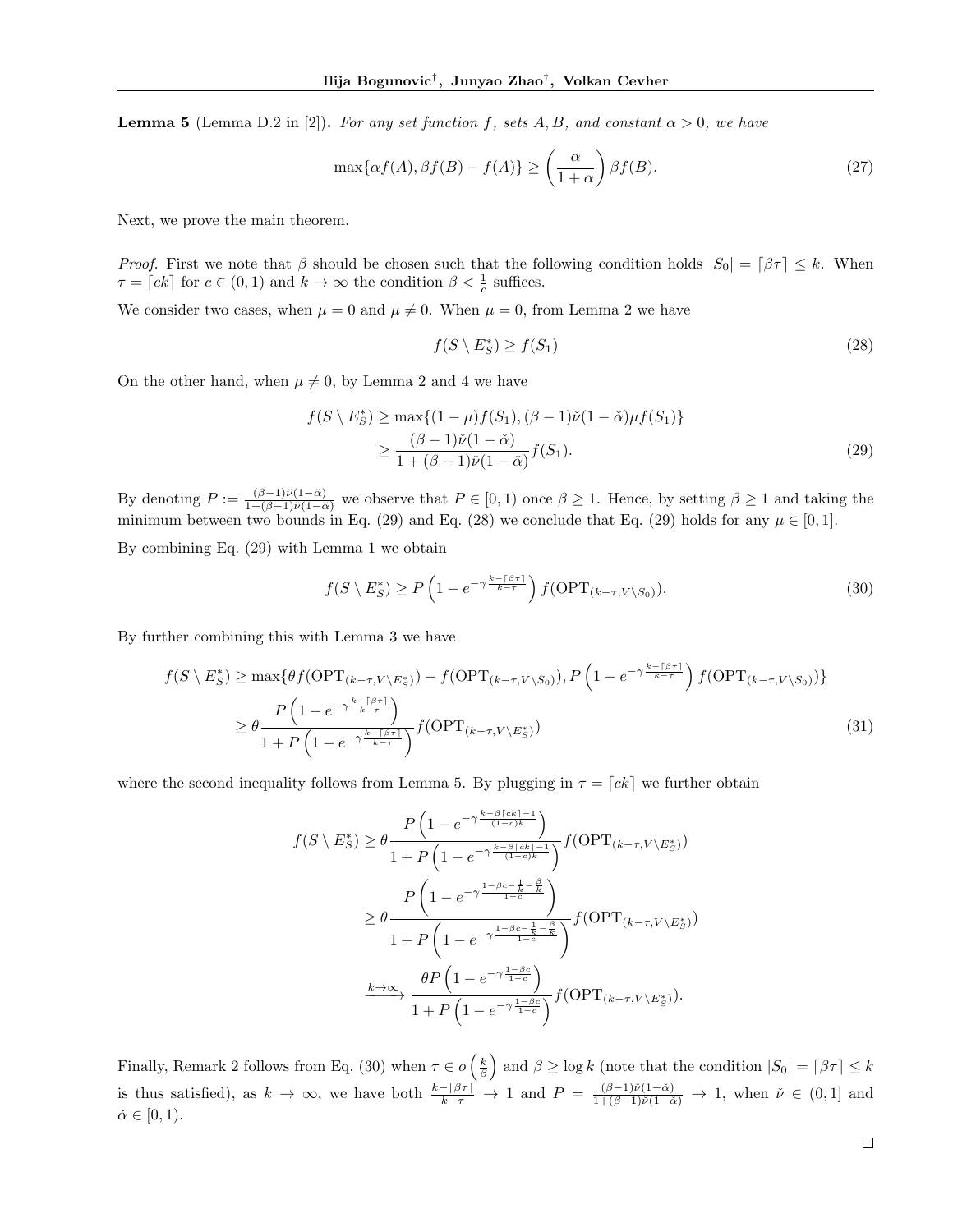## C.4 Proof of Corollary 1

To prove this result we need the following two lemmas that can be thought of as the alternative to Lemma 2 and 4.

**Lemma 6.** Let  $\mu' \in [0,1]$  be a constant such that  $f(E_1) = \mu' f(S_1)$  holds. Consider  $f(\cdot)$  with bipartite subaddi*tivity ratio*  $\theta \in [0, 1]$  *defined in Eq.* (4)*. Then* 

$$
f(S \setminus E_S^*) \ge (\theta - \mu')f(S_1). \tag{32}
$$

*Proof.* By the definition of  $\theta$ ,  $f(S_1 \setminus E_1) + f(E_1) \geq \theta f(S_1)$ . Hence,

$$
f(S \setminus E_S^*) \ge f(S_1 \setminus E_1)
$$
  
\n
$$
\ge \theta f(S_1) - f(E_1)
$$
  
\n
$$
= (\theta - \mu')f(S_1).
$$

 $\Box$ 

**Lemma 7.** Let  $\beta$  be a constant such that  $|S_0| = \beta \tau \mid$  and  $|S_0| \leq k$ , and let  $\check{\nu}, \nu \in [0,1]$  be superadditivity and *subadditivity ratio (Eq.* (9) and Eq. (8), respectively). Finally, let  $\mu'$  be a constant defined as in Lemma 6. Then,

$$
f(S \setminus E_S^*) \ge (\beta - 1)\check{\nu}\nu\mu'f(S_1). \tag{33}
$$

*Proof.* The proof follows that of Lemma 4, with two modifications. In Eq. (34) we used the subadditive property of  $f(\cdot)$ , and Eq. (35) follows by the definition of  $\mu'$ .

 $f(x) = F(x)$ 

$$
f(S \setminus E_S^*) \ge f(S_0 \setminus E_0)
$$
  
\n
$$
\ge \check{\nu} \sum_{e_i \in S_0 \setminus E_0} f(\{e_i\})
$$
  
\n
$$
\ge \frac{|S_0 \setminus E_0|}{|E_1|} \check{\nu} \sum_{e_i \in E_1} f(\{e_i\})
$$
  
\n
$$
\ge \frac{(\beta - 1)\tau}{\tau} \check{\nu} \sum_{e_i \in E_1} f(\{e_i\})
$$
  
\n
$$
\ge (\beta - 1) \check{\nu} \nu f(E_1)
$$
  
\n
$$
= (\beta - 1) \check{\nu} \nu \mu' f(S_1).
$$
\n(34)

 $\Box$ 

Next we prove the main corollary. The proof follows the steps of the proof from Appendix C.3, except that here we make use of Lemma 6 and 7.

*Proof.* We consider two cases, when  $\mu' = 0$  and  $\mu' \neq 0$ . When  $\mu' = 0$ , from Lemma 6 we have

$$
f(S \setminus E_S^*) \ge \theta f(S_1).
$$

On the other hand, when  $\mu' \neq 0$ , by Lemma 6 and 7 we have

$$
f(S \setminus E_S^*) \ge \max\{(\theta - \mu')f(S_1), (\beta - 1)\check{\nu}\nu\mu'f(S_1)\}\
$$
  

$$
\ge \theta \frac{(\beta - 1)\check{\nu}\nu}{1 + (\beta - 1)\check{\nu}\nu}f(S_1).
$$
 (36)

By denoting  $P := \frac{(\beta - 1)\tilde{\nu}\nu}{1 + (\beta - 1)\tilde{\nu}\nu}$  and observing that  $P \in [0, 1)$  once  $\beta \ge 1$ , we conclude that Eq. (36) holds for any  $\mu' \in [0, 1]$  once  $\beta \geq 1$ .

By combining Eq. (36) with Lemma 1 we obtain

$$
f(S \setminus E_S^*) \ge \theta P \left( 1 - e^{-\gamma \frac{k - \lceil \beta \tau \rceil}{k - \tau}} \right) f(\text{OPT}_{(k - \tau, V \setminus S_0)}).
$$
\n(37)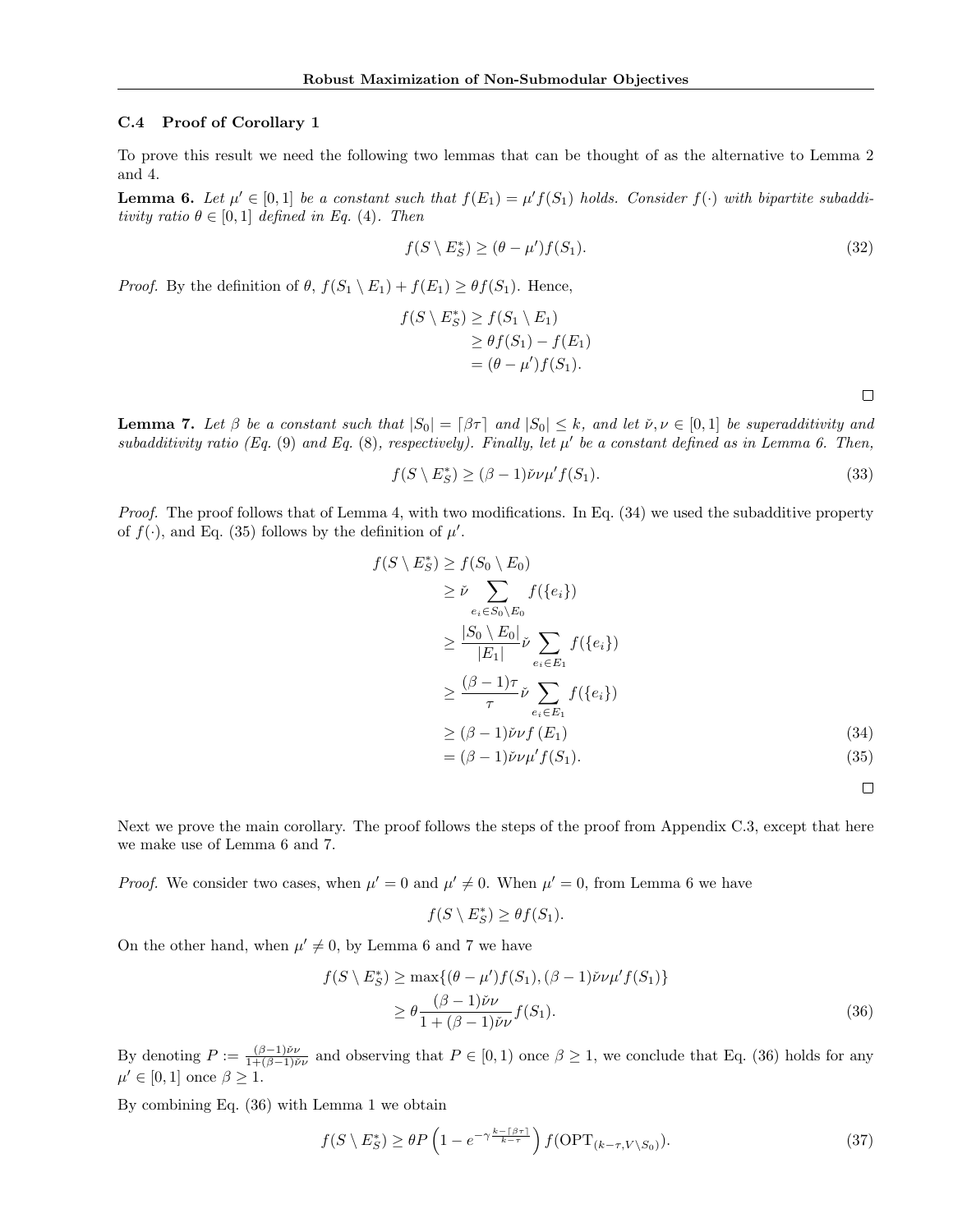By further combining this with Lemma 3 we have

$$
f(S \setminus E_S^*) \ge \max\{\theta f(\text{OPT}_{(k-\tau,V \setminus E_S^*)}) - f(\text{OPT}_{(k-\tau,V \setminus S_0)}), \theta P\left(1 - e^{-\gamma \frac{k - \lceil \beta \tau \rceil}{k-\tau}}\right) f(\text{OPT}_{(k-\tau,V \setminus S_0)})\}
$$
  

$$
\ge \frac{\theta^2 P\left(1 - e^{-\gamma \frac{k - \lceil \beta \tau \rceil}{k-\tau}}\right)}{1 + \theta P\left(1 - e^{-\gamma \frac{k - \lceil \beta \tau \rceil}{k-\tau}}\right)} f(\text{OPT}_{(k-\tau,V \setminus E_S^*)}),
$$
(38)

where the second inequality follows from Lemma 5. By plugging in  $\tau = [ck]$  in the last equation and by letting  $k \to \infty$  we arrive at:  $\overline{A}$   $\overline{A}$ 

$$
f(S \setminus E_S^*) \ge \frac{\theta^2 P\left(1 - e^{-\gamma \frac{1-\beta c}{1-c}}\right)}{1 + \theta P\left(1 - e^{-\gamma \frac{1-\beta c}{1-c}}\right)} f(\text{OPT}_{(k-\tau,V \setminus E_S^*)}).
$$

Finally, from Eq. (38), when  $\tau \in o\left(\frac{k}{\beta}\right)$ ) and  $\beta \ge \log k$ , as  $k \to \infty$ , we have both  $\frac{k - \lceil \beta \tau \rceil}{k - \tau} \to 1$  and  $P = \frac{(\beta - 1)\check{\nu}\nu}{1 + (\beta - 1)\check{\nu}\nu} \to$ 1 (when  $\nu, \check{\nu} \in (0, 1]$ ). It follows

$$
f(S \setminus E_S^*) \xrightarrow{k \to \infty} \frac{\theta^2 (1 - e^{-\gamma})}{1 + \theta (1 - e^{-\gamma})} f(\text{OPT}_{(k - \tau, V \setminus E_S^*)}).
$$

## D Proofs from Section 4

#### D.1 Proof of Proposition 2

*Proof.* The goal is to prove:  $\check{\gamma} \geq \frac{m}{L}$ .

Let  $S \subseteq [d]$  and  $\Omega \subseteq [d]$  be any two disjoint sets, and for any set  $A \subseteq [d]$  let  $\mathbf{x}^{(A)} = \arg \max_{\text{supp}(\mathbf{x}) \subseteq A, \mathbf{x} \in \mathcal{X}} l(\mathbf{x})$ . Moreover, for  $B \subseteq [d]$  let  $\mathbf{x}_{B}^{(A)}$  denote those coordinates of vector  $\mathbf{x}^{(A)}$  that correspond to the indices in *B*. We proceed by upper bounding the denominator and lower bounding the numerator in  $(5)$ . By definition of  $\mathbf{x}^{(S)}$ 

and strong concavity of  $l(\cdot)$ ,

$$
l(\mathbf{x}^{(S \cup \{i\})}) - l(\mathbf{x}^{(S)}) \leq \langle \nabla l(\mathbf{x}^{(S)}), \mathbf{x}^{(S \cup \{i\})} - \mathbf{x}^{(S)} \rangle - \frac{m}{2} ||\mathbf{x}^{(S \cup \{i\})} - \mathbf{x}^{(S)}||^2
$$
  

$$
\leq \max_{\mathbf{v}: \mathbf{v}_{(S \cup \{i\})^c = 0}} \langle \nabla l(\mathbf{x}^{(S)}), \mathbf{v} - \mathbf{x}^{(S)} \rangle - \frac{m}{2} ||\mathbf{v} - \mathbf{x}^{(S)}||^2
$$
  

$$
= \frac{1}{2m} ||\nabla l(\mathbf{x}^{(S)})_i||^2
$$

where the last equality follows by plugging in the maximizer  $\mathbf{v} = \mathbf{x}^{(S)} + \frac{1}{m} \nabla l(\mathbf{x}^{(S)})_i$ . Hence,

$$
\sum_{i\in\Omega}\left(l(\mathbf{x}^{(S\cup\{i\})})-l(\mathbf{x}^{(S)})\right)\leq \sum_{i\in\Omega}\frac{1}{2m}\left\|\nabla l(\mathbf{x}^{(S)})_i\right\|^2=\frac{1}{2m}\left\|\nabla l(\mathbf{x}^{(S)})_{{\Omega}}\right\|^2.
$$

On the other hand, from the definition of  $\mathbf{x}^{(S\cup\Omega)}$  and due to smoothness of  $l(\cdot)$  we have

$$
l(\mathbf{x}^{(S\cup\Omega)}) - l(\mathbf{x}^{(S)}) \ge l(\mathbf{x}^{(S)} + \frac{1}{L}\nabla l(\mathbf{x}^{(S)})_{\Omega}) - l(\mathbf{x}^{(S)})
$$
  
\n
$$
\ge \langle \nabla l(\mathbf{x}^{(S)}), \frac{1}{L}\nabla l(\mathbf{x}^{(S)})_{\Omega} \rangle - \frac{L}{2} \left\| \frac{1}{L}\nabla l(\mathbf{x}^{(S)})_{\Omega} \right\|^2
$$
  
\n
$$
= \frac{1}{2L} \left\| l(\mathbf{x}^{(S)})_{\Omega} \right\|^2.
$$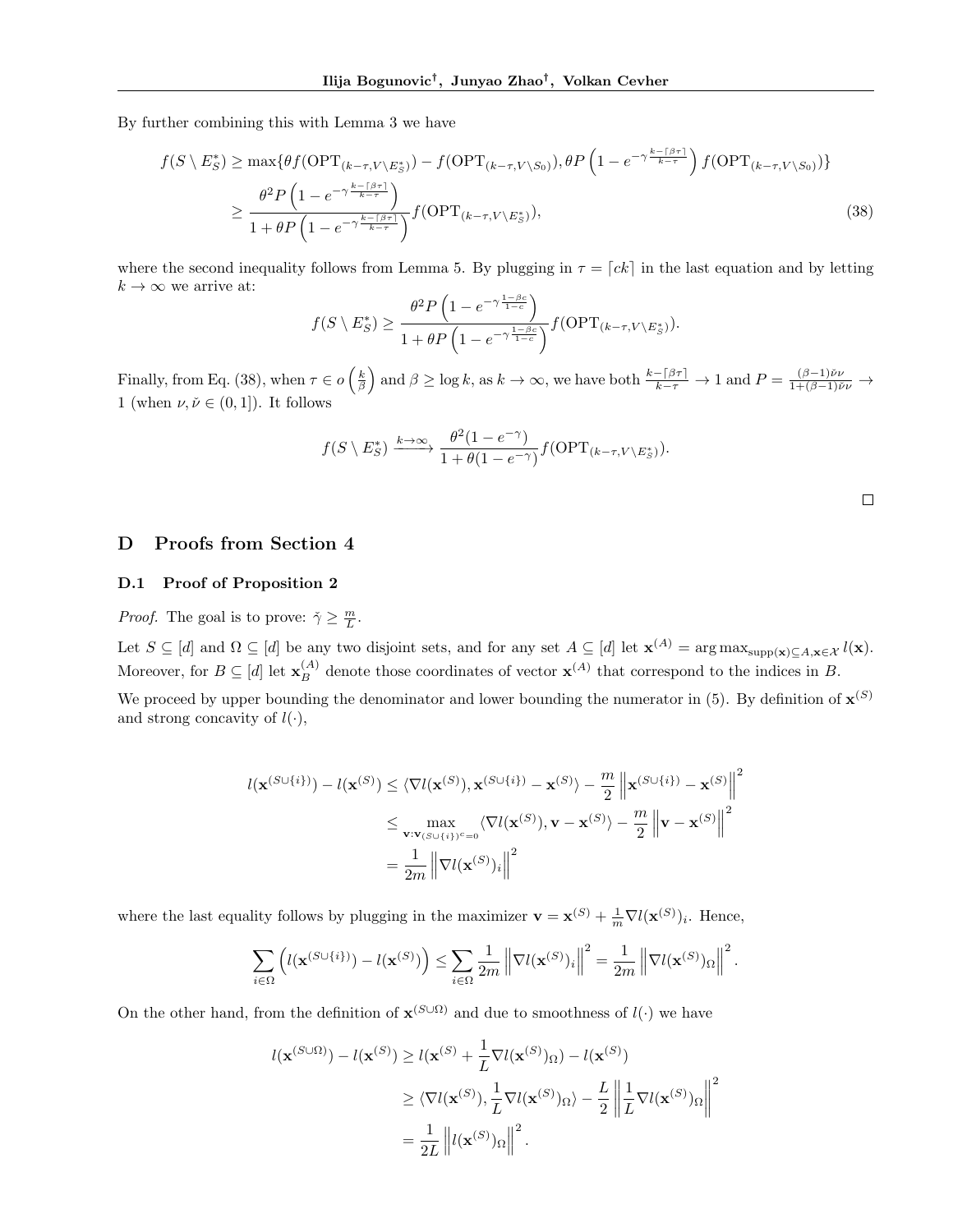It follows that

$$
\frac{l(\mathbf{x}^{(S\cup\Omega)}) - l(\mathbf{x}^{(S)})}{\sum_{i\in\Omega} \left(l(\mathbf{x}^{(S\cup\{i\})}) - l(\mathbf{x}^{(S)})\right)} \geq \frac{m}{L}, \quad \forall \text{ disjoint } S, \Omega \subseteq [d]
$$

We finish the proof by noting that  $\check{\gamma}$  is the largest constant for the above statement to hold.

D.2 Variance Reduction in GPs

### D.2.1 Non-submodularity of Variance Reduction

The goal of this section is to show that the GP variance reduction objective is not submodular in general. Consider the following PSD kernel matrix:

$$
\mathbf{K} = \begin{bmatrix} \frac{1}{\sqrt{1-z^2}} & \sqrt{1-z^2} & 0\\ 0 & z^2 & 1 \end{bmatrix}.
$$

We consider a single  $x = \{3\}$  (i.e. M is a singleton) that corresponds to the third data point. The objective is as follows:

$$
F(i|S) = \sigma_{\{3\}|S}^2 - \sigma_{\{3\}|S\cup i}^2.
$$

The submodular property implies  $F({1}) \ge F({1}||{2})$ . We have:

$$
F({1}) = \sigma_{\{3\}}^2 - \sigma_{\{3\}\{1\}}^2
$$
  
= 1 - K({3}, {3}) - K({3}, {1}) (K({1}, {1}) + \sigma^2)^{-1} K({1}, {3})  
= 1 - 1 + 0 = 0,

and

$$
F({2}) = \sigma_{\{3\}}^2 - \sigma_{\{3\}\{2\}}^2
$$
  
= 1 - K({3}, {3}) - K({3}, {2}) (K({2}, {2}) + \sigma^2)^{-1} K({2}, {3})  
= 1 - (1 - z^2(1 + \sigma^2)^{-1}z^2) = \frac{z^4}{1 + \sigma^2},

and

$$
F(\{1,2\}) = \sigma_{\{3\}}^2 - \sigma_{\{3\}\{1,2\}}^2
$$
  
= 1 - K({3}, {3}) + [K({3}, {1}), K({3}, {2})]  $\left[\frac{1+\sigma^2}{K({1}, {1})}\right]^{-1} \left[\frac{K({1}, {3})}{K({2}, {3})}\right]$   
= 1 - 1 + [0, z<sup>2</sup>]  $\left[\frac{1+\sigma^2}{\sqrt{1-z^2}, 1+\sigma^2}\right]^{-1} \left[\begin{matrix} 0\\ z^2 \end{matrix}\right]$   
=  $\frac{z^4(1+\sigma^2)}{(1+\sigma^2)^2 - (1-z^2)}$ .

We obtain,

$$
F({1}|{2}) = F({1,2}) - F({2})
$$
  
= 
$$
\frac{z^4}{(1+\sigma^2) - (1-z^2)(1+\sigma^2)^{-1}} - \frac{z^4}{1+\sigma^2}.
$$

When  $z \in (0,1)$ ,  $F({1}|\{2\})$  is strictly greater than 0, and hence greater than  $F({1})$ . This is in contradiction with the submodular property which implies  $F({1}) \ge F({1}||{2}).$ 

 $\Box$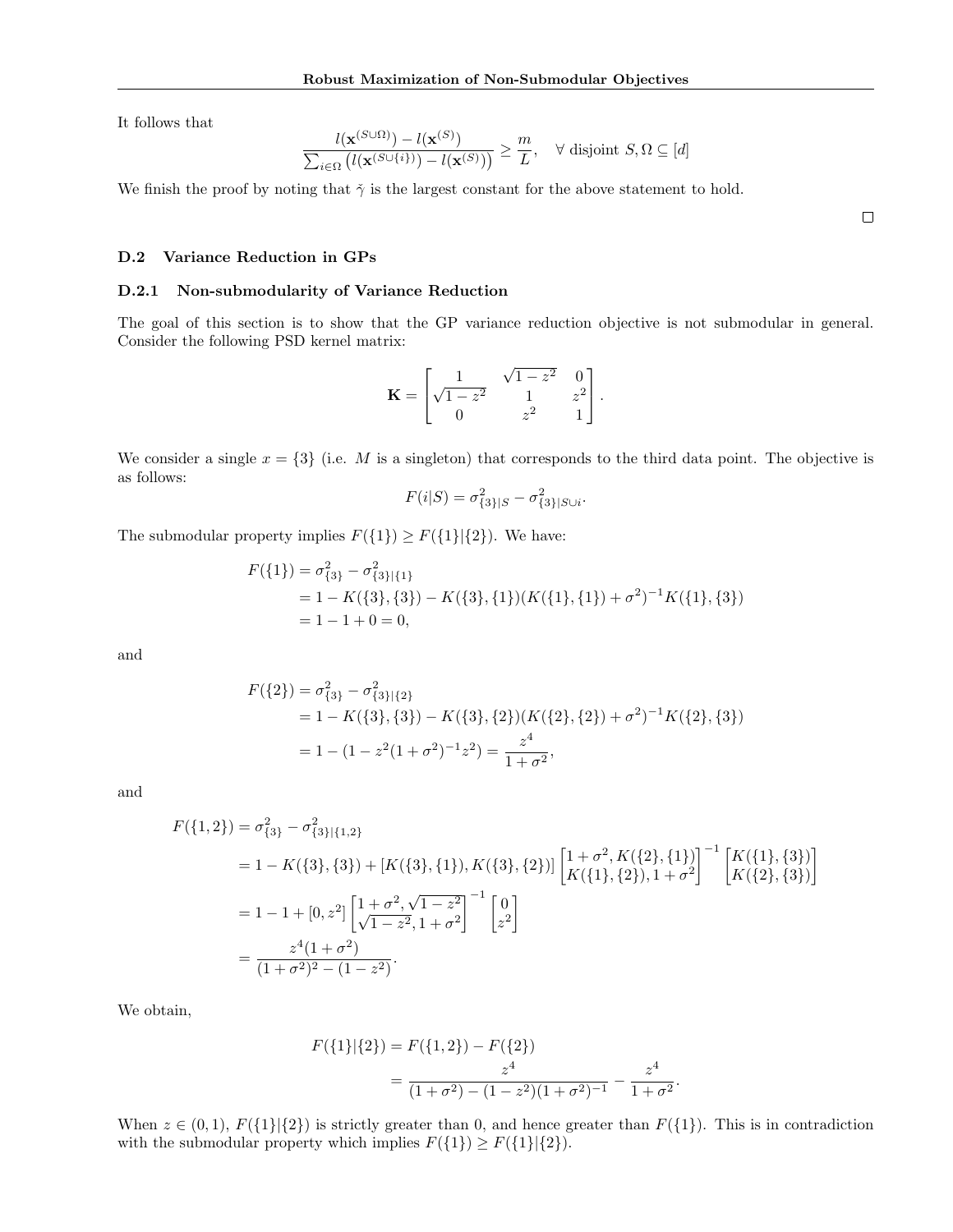#### D.2.2 Proof of Proposition 3

*Proof.* We are interested in lower bounding the following ratios:  $\frac{f(\{i\} | S \setminus \{i\} \cup \Omega)}{f(\{i\} | S \setminus \{i\})}$  and  $\frac{f(\{i\} | S \setminus \{i\} \cup \Omega)}{f(\{i\} | S \setminus \{i\} \cup \Omega)}$ . Let  $k_{\text{max}} \in \mathbb{R}_+$  be the largest variance, i.e.  $k(\mathbf{x}_i, \mathbf{x}_i) \leq k_{\text{max}}$  for every *i*. Consider the case when *M* is a singleton set:

$$
f(i|S) = \sigma_{\mathbf{x}|S}^2 - \sigma_{\mathbf{x}|S\cup i}^2.
$$

By using  $\Omega = \{i\}$  in Eq. (39), we can rewrite  $f(i|S)$  as

$$
f(i|S) = a_i^2 B_i^{-1},
$$

where  $a_i, B_i \in \mathbb{R}_+$ , and are given by:

$$
a_i = k(\mathbf{x}, \mathbf{x}_i) - k(\mathbf{x}, \mathbf{X}_S)(k(\mathbf{X}_S, \mathbf{X}_S) + \sigma^2 \mathbf{I})^{-1} k(\mathbf{X}_S, \mathbf{x}_i)
$$

and

$$
B_i = \sigma^2 + k(\mathbf{x}_i, \mathbf{x}_i) - k(\mathbf{x}_i, \mathbf{X}_S)(k(\mathbf{X}_S, \mathbf{X}_S) + \sigma^2 \mathbf{I})^{-1} k(\mathbf{X}_S, \mathbf{x}_i).
$$

By using the fact that  $k(\mathbf{x}_i, \mathbf{x}_i) \leq k_{\text{max}}$ , for every *i* and *S*, we can upper bound  $B_i$  by  $\sigma^2 + k_{\text{max}}$  (note that  $k(\mathbf{x}_i, \mathbf{x}_i) - k(\mathbf{x}_i, \mathbf{X}_S)(k(\mathbf{X}_S, \mathbf{X}_S) + \sigma^2 \mathbf{I})^{-1} k(\mathbf{X}_S, \mathbf{x}_i) \ge 0$  as variance cannot be negative), and lower bound by  $\sigma^2$ . It follows that for every *i* and *S* we have:

$$
\frac{a_i^2}{\sigma^2 + k_{\text{max}}} \le f(i|S) \le \frac{a_i^2}{\sigma^2}.
$$

Therefore,

$$
\frac{f(\{i\}|S \setminus \{i\} \cup \Omega)}{f(\{i\}|S \setminus \{i\})} \ge \frac{a_i^2/(\sigma^2 + k_{\max})}{a_i^2/\sigma^2} = \frac{\sigma^2}{\sigma^2 + k_{\max}}, \quad \forall S, \Omega \subseteq V, i \in S \setminus \Omega,
$$
  

$$
\frac{f(\{i\}|S \setminus \{i\})}{f(\{i\}|S \setminus \{i\} \cup \Omega)} \ge \frac{a_i^2/(\sigma^2 + k_{\max})}{a_i^2/\sigma^2} = \frac{\sigma^2}{\sigma^2 + k_{\max}}, \quad \forall S, \Omega \subseteq V, i \in S \setminus \Omega.
$$

It follows:

$$
(1 - \alpha) \ge \frac{\sigma^2}{\sigma^2 + k_{\text{max}}}, \text{ and}
$$

$$
(1 - \check{\alpha}) \ge \frac{\sigma^2}{\sigma^2 + k_{\text{max}}}.
$$

The obtained result also holds for any set  $M \subseteq [n]$ .

#### D.2.3 Alternative GP variance reduction form

Here, the goal is to show that the variance reduction can be written as

$$
F(\Omega|S) = \sigma_{\mathbf{x}|S}^2 - \sigma_{\mathbf{x}|S\cup\Omega}^2 = \mathbf{a}\mathbf{B}^{-1}\mathbf{a}^T,
$$
\n(39)

where  $\mathbf{a} \in \mathbb{R}_+^{1 \times |\Omega \setminus S|}$ ,  $\mathbf{B} \in \mathbb{R}_+^{|\Omega \setminus S| \times |\Omega \setminus S|}$  and are given by:

$$
\mathbf{a} := k(\mathbf{x}, \mathbf{X}_{\Omega \setminus S}) - k(\mathbf{x}, \mathbf{X}_S)(k(\mathbf{X}_S, \mathbf{X}_S) + \sigma^2 \mathbf{I})^{-1} k(\mathbf{X}_S, \mathbf{X}_{\Omega \setminus S}),
$$

and

$$
\mathbf{B} := \sigma^2 \mathbf{I} + k(\mathbf{X}_{\Omega \setminus S}, \mathbf{X}_{\Omega \setminus S}) - k(\mathbf{X}_{\Omega \setminus S}, \mathbf{X}_S)(k(\mathbf{X}_S, \mathbf{X}_S) + \sigma^2 \mathbf{I})^{-1} k(\mathbf{X}_S, \mathbf{X}_{\Omega \setminus S}).
$$

This form is used in the proof in Appendix D.2.2.

 $\Box$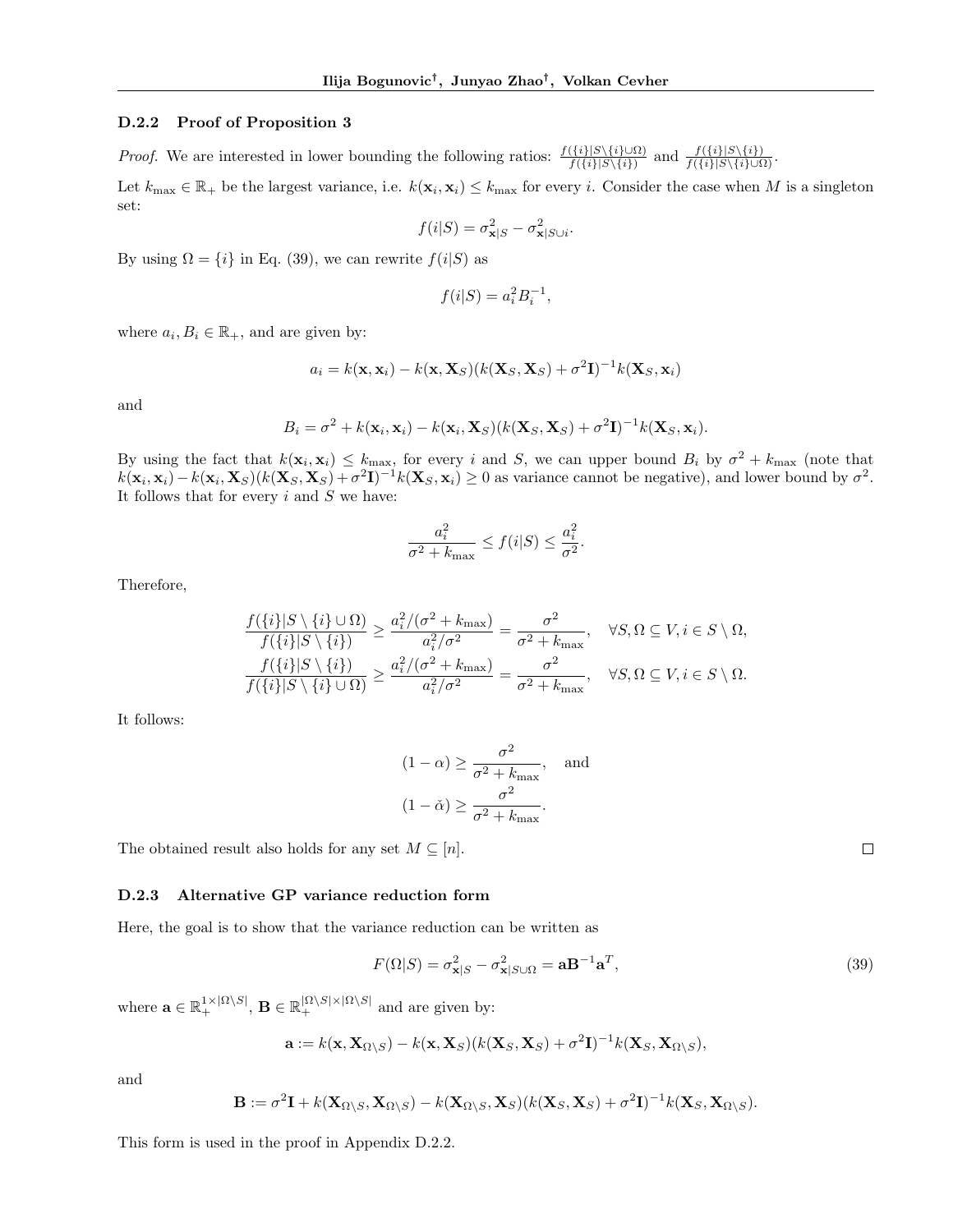*Proof.* Recall the definition of the posterior variance:

$$
\sigma_{\mathbf{x}|S}^2 = k(\mathbf{x}, \mathbf{x}) - k(\mathbf{x}, \mathbf{X}_S) \left( k(\mathbf{X}_S, \mathbf{X}_S) + \sigma^2 \mathbf{I}_{|S|} \right)^{-1} k(\mathbf{X}_S, \mathbf{x}).
$$

We have

$$
F(\Omega|S) = \sigma_{\mathbf{x}|S}^2 - \sigma_{\mathbf{x}|S\cup\Omega}^2
$$
  
=  $k(\mathbf{x}, \mathbf{X}_{S\cup\Omega}) (k(\mathbf{X}_{S\cup\Omega}, \mathbf{X}_{S\cup\Omega}) + \sigma^2 \mathbf{I}_{|\Omega\cup S|})^{-1} k(\mathbf{X}_{S\cup\Omega}, \mathbf{x}) - k(\mathbf{x}, \mathbf{X}_{S}) (k(\mathbf{X}_{S}, \mathbf{X}_{S}) + \sigma^2 \mathbf{I}_{|S|})^{-1} k(\mathbf{X}_{S}, \mathbf{x})$   
=  $[\mathbf{m}_1, \mathbf{m}_2] \begin{bmatrix} \mathbf{A}_{11}, \mathbf{A}_{12} \\ \mathbf{A}_{21}, \mathbf{A}_{22} \end{bmatrix}^{-1} \begin{bmatrix} \mathbf{m}_1^T \\ \mathbf{m}_2^T \end{bmatrix} - \mathbf{m}_1 \mathbf{A}_{11}^{-1} \mathbf{m}_1^T,$ 

where we use the following notation:

$$
\mathbf{m}_1 := k(\mathbf{x}, \mathbf{X}_S),
$$
  
\n
$$
\mathbf{m}_2 := k(\mathbf{x}, \mathbf{X}_{\Omega \setminus S}),
$$
  
\n
$$
\mathbf{A}_{11} := k(\mathbf{X}_S, \mathbf{X}_S) + \sigma^2 \mathbf{I}_{|S|},
$$
  
\n
$$
\mathbf{A}_{12} := k(\mathbf{X}_S, \mathbf{X}_{\Omega \setminus S}),
$$
  
\n
$$
\mathbf{A}_{21} := k(\mathbf{X}_{\Omega \setminus S}, X_S),
$$
  
\n
$$
\mathbf{A}_{22} := k(\mathbf{X}_{\Omega \setminus S}, \mathbf{X}_{\Omega \setminus S}) + \sigma^2 \mathbf{I}_{|\Omega \setminus S|}.
$$

By using the inverse formula [39, Section 9.1.3] we obtain:

$$
F(\Omega|S) = [\mathbf{m}_1, \mathbf{m}_2] \begin{bmatrix} \mathbf{A}_{11}^{-1} + \mathbf{A}_{11}^{-1} \mathbf{A}_{12} \mathbf{B}^{-1} \mathbf{A}_{21} \mathbf{A}_{11}^{-1}, & -\mathbf{A}_{11}^{-1} \mathbf{A}_{12} \mathbf{B}^{-1} \\ -\mathbf{B}^{-1} \mathbf{A}_{21} \mathbf{A}_{11}^{-1}, & \mathbf{B}^{-1} \end{bmatrix} \begin{bmatrix} \mathbf{m}_1^T \\ \mathbf{m}_2^T \end{bmatrix} - \mathbf{m}_1 \mathbf{A}_{11}^{-1} \mathbf{m}_1^T,
$$

where

$$
\mathbf{B} := \mathbf{A}_{22} - \mathbf{A}_{21} \mathbf{A}_{11}^{-1} \mathbf{A}_{12}.
$$

Finally, we obtain:

$$
F(\Omega|S) = \mathbf{m}_1 \mathbf{A}_{11}^{-1} \mathbf{m}_1^T + \mathbf{m}_1 \mathbf{A}_{11}^{-1} \mathbf{A}_{12} \mathbf{B}^{-1} \mathbf{A}_{21} \mathbf{A}_{11}^{-1} \mathbf{m}_1^T - \mathbf{m}_2 \mathbf{B}^{-1} \mathbf{A}_{21} \mathbf{A}_{11}^{-1} \mathbf{m}_1^T
$$
  
\n
$$
- \mathbf{m}_1 \mathbf{A}_{11}^{-1} \mathbf{A}_{12} \mathbf{B}^{-1} \mathbf{m}_2^T + \mathbf{m}_2 \mathbf{B}^{-1} \mathbf{m}_2^T - \mathbf{m}_1 \mathbf{A}_{11}^{-1} \mathbf{m}_1^T
$$
  
\n
$$
= \mathbf{m}_1 \mathbf{A}_{11}^{-1} \mathbf{A}_{12} \mathbf{B}^{-1} (\mathbf{A}_{21} \mathbf{A}_{11}^{-1} \mathbf{m}_1^T - \mathbf{m}_2^T) - \mathbf{m}_2 \mathbf{B}^{-1} (\mathbf{A}_{21} \mathbf{A}_{11}^{-1} \mathbf{m}_1^T - \mathbf{m}_2^T)
$$
  
\n
$$
= (\mathbf{m}_1 \mathbf{A}_{11}^{-1} \mathbf{A}_{12} - \mathbf{m}_2) \mathbf{B}^{-1} (\mathbf{A}_{21} \mathbf{A}_{11}^{-1} \mathbf{m}_1^T - \mathbf{m}_2^T)
$$
  
\n
$$
= (\mathbf{m}_2 - \mathbf{m}_1 \mathbf{A}_{11}^{-1} \mathbf{A}_{12}) \mathbf{B}^{-1} (\mathbf{m}_2^T - \mathbf{A}_{21} \mathbf{A}_{11}^{-1} \mathbf{m}_1^T).
$$

By setting

$$
\mathbf{a} := \mathbf{m}_2 - \mathbf{m}_1 \mathbf{A}_{11}^{-1} \mathbf{A}_{12}
$$
  
=  $k(\mathbf{x}, \mathbf{X}_{\Omega \setminus S}) - k(\mathbf{x}, \mathbf{X}_S)(k(\mathbf{X}_S, \mathbf{X}_S) + \sigma^2 \mathbf{I})^{-1} k(\mathbf{X}_S, \mathbf{X}_{\Omega \setminus S})$ 

and

$$
\mathbf{a}^T := \mathbf{m}_2^T - \mathbf{A}_{21} \mathbf{A}_{11}^{-1} \mathbf{m}_1^T
$$
  
=  $k(\mathbf{X}_{\Omega \setminus S}, \mathbf{x}) - k(\mathbf{X}_{\Omega \setminus S}, \mathbf{X}_S)(k(\mathbf{X}_S, \mathbf{X}_S) + \sigma^2 \mathbf{I})^{-1} k(\mathbf{X}_S, \mathbf{x}),$ 

we have

where

$$
F(\Omega|S) = \mathbf{a}\mathbf{B}^{-1}\mathbf{a}^T,
$$

$$
\mathbf{B} = \sigma^2 \mathbf{I}_{|\Omega \setminus S|} + k(\mathbf{X}_{\Omega \setminus S}, \mathbf{X}_{\Omega \setminus S}) - k(\mathbf{X}_{\Omega \setminus S}, \mathbf{X}_S)(k(\mathbf{X}_S, \mathbf{X}_S) + \sigma^2 \mathbf{I}_{|S|})^{-1} k(\mathbf{X}_S, \mathbf{X}_{\Omega \setminus S}).
$$

 $\Box$